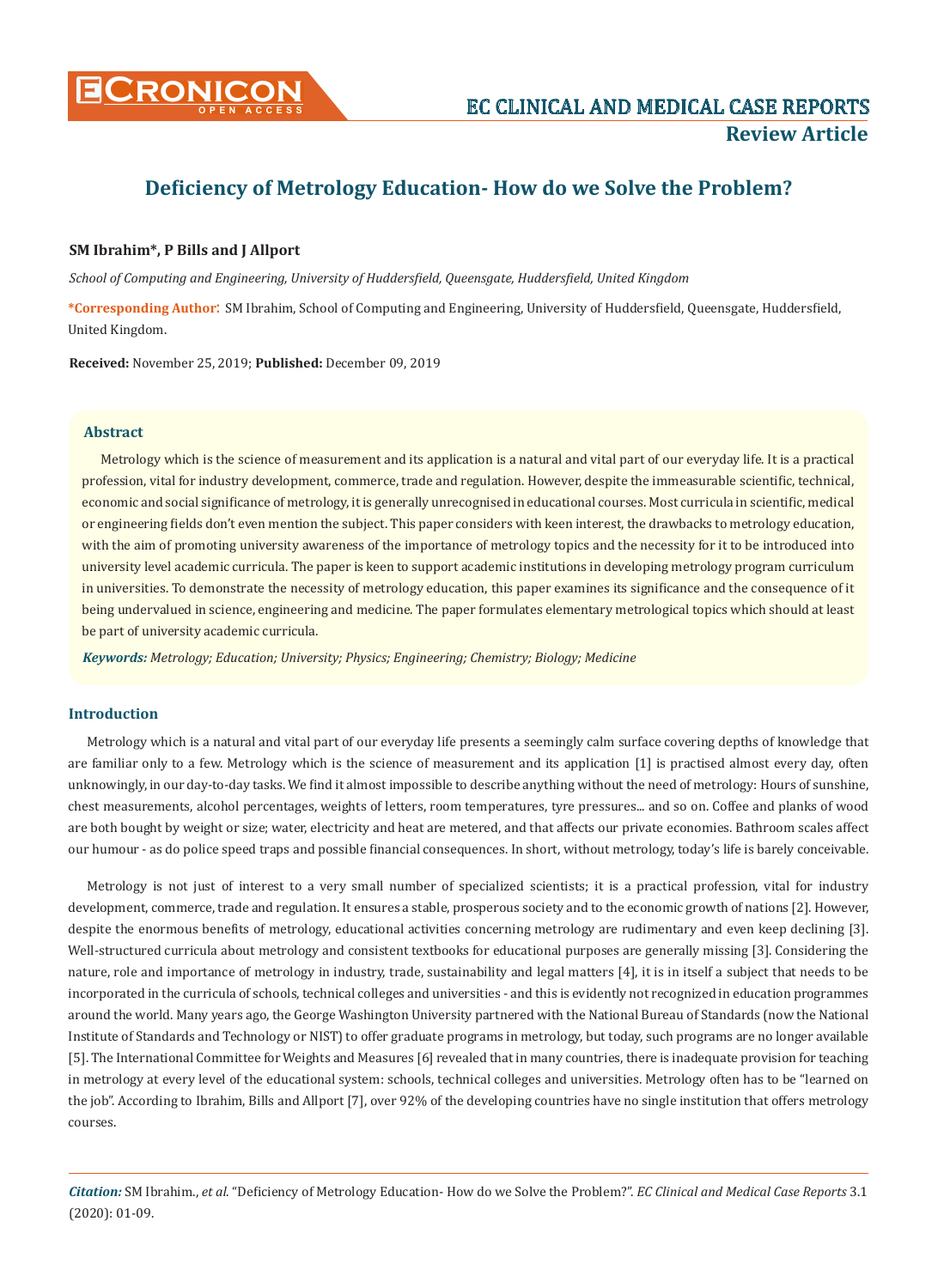Students at all school levels can benefit from the understanding of basic concepts of metrology and increased familiarity with such concepts would, in the long term, contribute to sound metrology system development, dissemination and use. Universities have the maximum potential for interaction with the metrology world; because they are the ultimate bridge between younger generations and professions and, at the same times, they are key producers of knowledge - important and often indispensable for national development. Thus, this paper recognizes the fundamental contribution metrology education can give to national developments if embedded in educational institutions most especially in universities. This paper focusses on universities, although, it relevant to other institutions of higher education.

The paper considers with particular interest, metrology education impediments and examines what we need to do with the aim of bridging the gap and to support academic institutions in developing the metrology program curriculum in universities. Some background and misconceptions about metrology that has motivated this work are presented in Section 2 and 3.

### **Metrology in educational institutions academic curricula − Why?**

Undoubtedly, students of universities, technical colleges and other institutions of higher learning, are the potential managers and professional experts of the future.

Metrological principles apply to every measurement and observation made in every lab anywhere on the planet. As noted physicist Lord Kelvin said over a century ago, "…if science is measurement, then without metrology, there can be no science" [8]. Metrology is multidisciplinary and allows measurements of all quantities to be linked to one another in a true and absolute sense.

Measurement is the indispensable tool by which humans define the world and reason about it. Astronomers patiently measure the dim light from distant stars in order to determine their age; Geologists measure shock waves when the gigantic forces behind earthquakes make themselves felt; The pilot carefully observes his altitude, course, fuel consumption and speed; The food inspectorate measures bacteria content; Maritime authorities measure buoyancy; Companies purchase raw materials by weights and measures, and specify their products using the same units. The availability of measuring equipment and the ability to use it effectively is essential if scientists are to be able to objectively document the results they achieve. Processes are regulated and alarms are set off because of measurements. Systematic measurement with known degrees of uncertainty is one of the foundations of industrial quality control and, generally speaking, in most modern industries the costs bound up in taking measurements constitute 10 - 15% of production costs. Good measurements can however significantly increase the value, effectiveness and quality of a product [9].

Metrology - the science of measurement - is undoubtedly the oldest science in the world and knowledge of how it is applied is a fundamental necessity in practically all science-based professions. "If measurements are faulty, analyses and interpretations based on these measurements are basically and irreparably fallacious" [10]. Thus, given a basic understanding of metrology (the science of measurement), even a non-scientist can begin to take part in a critical analysis of scientific claims across a broad spectrum based on metrological principles [10]. In fact, any nations with the prospect to develop must have established metrology education systems which include training centres, specialized educational institutions and formal metrology education at technical schools and/or university level [11].

Unfortunately, the general lack of knowing the term "Metrology" causes it to be a hard sell for institutions seeking to bolster it up [12].

## **Metrology in university academic curricula is essential**

Metrology (the science of measurement) is important for scientific research, industry and our everyday lives, as the demand for measurements with high accuracies and low uncertainties continues to increase. It is now recognised that metrology provides a fundamental basis not only for the physical sciences and engineering but also for chemistry, the biological sciences and related areas such the medicine and the law.

*Citation:* SM Ibrahim., *et al*. "Deficiency of Metrology Education- How do we Solve the Problem?". *EC Clinical and Medical Case Reports* 3.1 (2020): 01-09.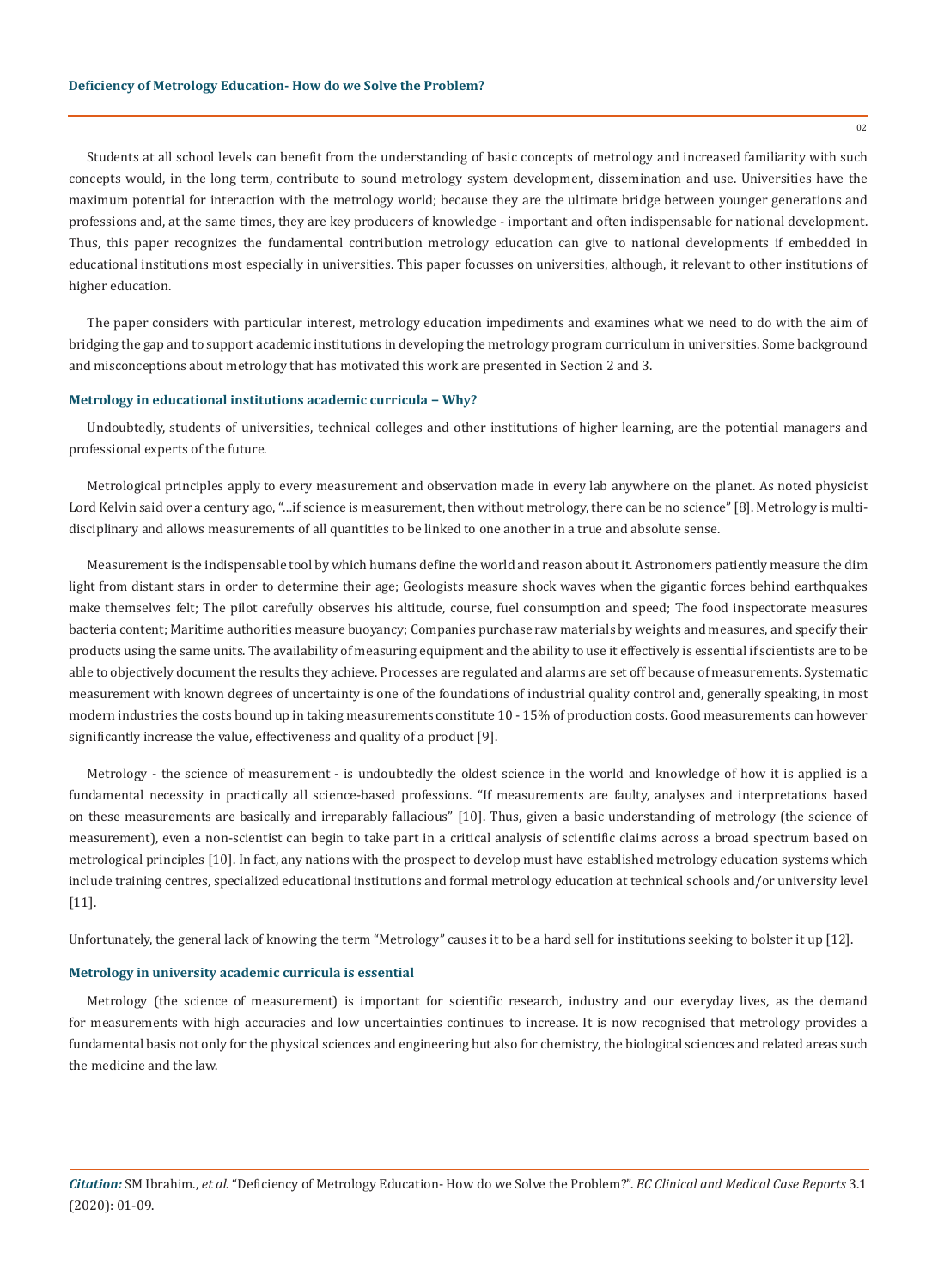#### **Metrology in medicine**

Health is an especially sensitive field. The measurements here are absolutely different from other metrological areas. The measurement object is a human. Every "measurand" is different. Measurements in this field are variable due to unrepeatability of measurements, so the need for more reliable measurement is critical. Thus, metrology is one of the most important and critical issues that need to be considered when defining the academic curriculum in medicine.

For the medical device industry and applications in the health sector, nothing is more important than patient safety. Hence, calibration and verifications of bio-medical equipment are vital in realizing quality control of the highest standard in medical equipment, and also in aiding the attainment of higher accuracy in diagnosis and effectiveness in treatment [13]. For example, a sphygmomanometer or thermometer that is not appropriately verified perhaps may lead to erroneous diagnosis and wrong medication [10]. Instances of blood sugar measurement errors presented by researchers of NIST reveal measurements accuracy significance showing in figure 1 [14].



*Figure 1: Importance of accuracy in blood sugar measurement [13,14].*

If the measured blood sugar exceeds its true value, the medical doctor prescribes drugs, or if the measured blood sugar is below its true value, treatment will not be planned. In both cases, the patient will either face the risk of injury/death or will consume unneeded drugs and waste money [14].

Public Health is among the issues of considerable concern by the public in this 21<sup>st</sup> century.

Any qualitative research of questions such as; contents of specific substances in the human serum, rate of exposure of patients in brachytherapy or radiotherapy, detection of early biomarkers for cancer detection, bio-hazardous substances or toxins concentration in food, water or air, entails some measurements. The number of active substances in medicine, blood sample measurements, and the effect of the surgeon's laser must also be precise if patients' health is not to be jeopardised. Metrology application is needed to guarantee measurement reliability and traceability all through to international levels [15].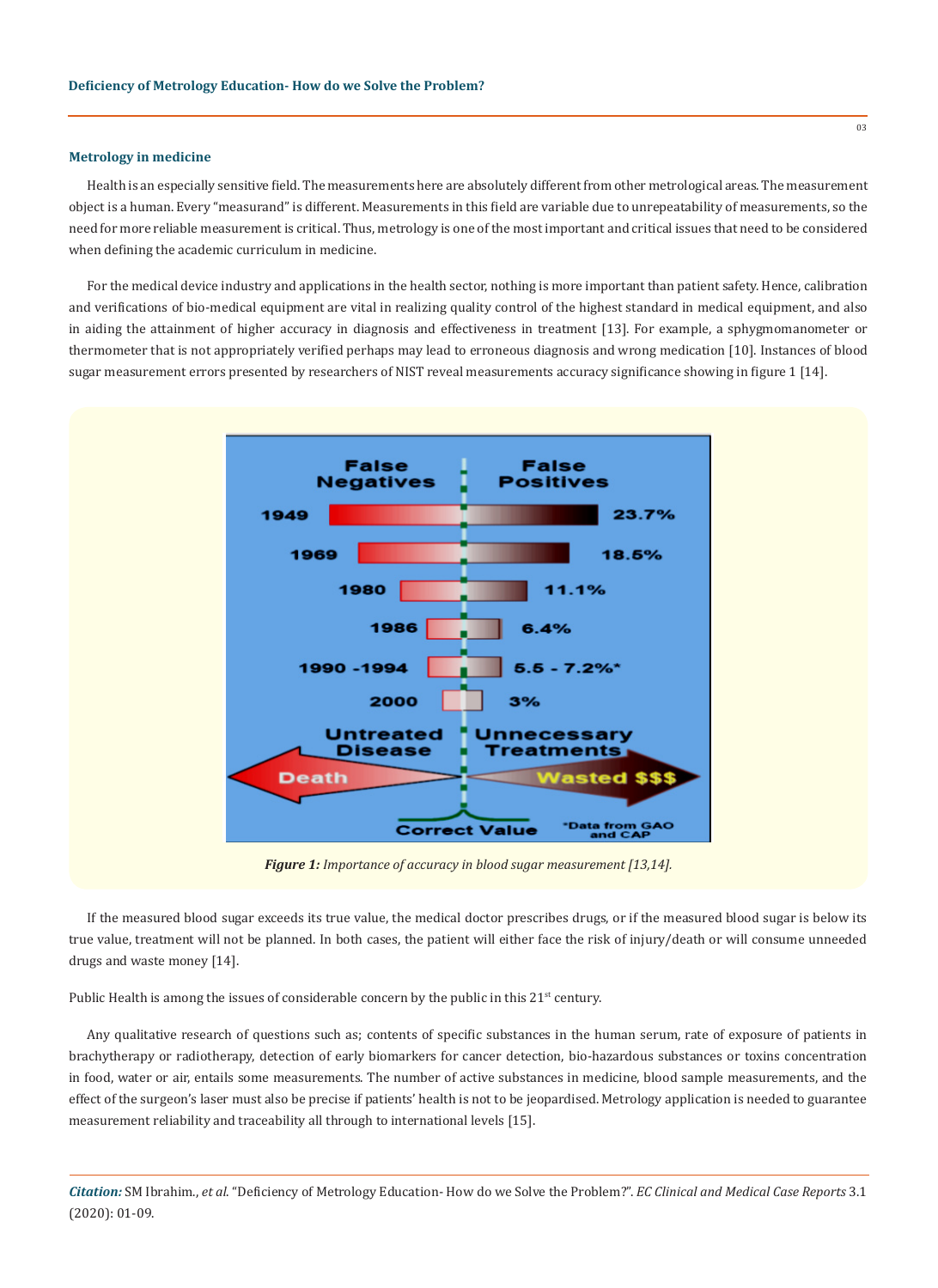Metrology's link to medicine has not been recognised as much when compared to measurement needs in the medical field. The needs in this field are far from being met. The study of Karaböce, Gülmez, Akgöz, Kaykısızlı, Yalçınkaya and Dorosinskiy [13] reflected that medical devices that are essential to be calibrated against national or international standards by accredited laboratories are, however, undergoing improper calibration procedures. Mere checking of the device buttons, switches, numbers, lamps/LEDs, and displays are regarded as test or calibration. Some calibration certificates and labels were found to even being prepared without performing any measurement or calibration of medical devices [13]. The most worrisome according to the study of Karaböce, Gülmez, Akgöz Kaykısızlı, Yalçınkaya and Dorosinskiy [13] is that even most medical device users do not know the meaning of calibration and metrology. The crucial issue turns out to be to include metrology in the academic curriculum of medicine. This will educate and train medical people who are engaged in the use of medical devices and measurements and make them aware of metrological terms, the importance and role of metrology, the methodology of measurement and calibration and the effect of this in their field of work.

#### **Metrology in chemistry and biology**

Metrology is the science of measurements. While this expression has been utilized traditionally in relation with measurements of physical parameters (e.g. dimensions, pressure, temperature, time, etc.), there is no account why it should not be applied to measurements of biological (aerobiological or microbiological counts), chemical (identification/quantification of analytes) or physico-chemical (reaction rates, equilibrium constants, etc.) parameters [16].

Analytical Chemistry is one of the fundamentals of chemistry besides theory and synthesis, and it is at the helm of chemical measurement, therefore it requires the knowledge of chemical metrology. According to the European Commission [16], this basic approach has frequently been forgotten by analytical chemists. Perhaps, this is one of the main reasons for its being underrated in the past. Dealing with Metrology is one of the chief means of placing Analytical Chemistry in its rightful place. Metrology is an outstanding practical way of improving the quality of analytical information [16]. This is vital to aid analysts working at chemical or biological laboratories to establish pathways and tools in an effective way in pursuit of practical traceability in these fields Therefore incorporating metrology into the academic curriculum of Chemistry and Biology is a brilliant practical way of boosting the quality of analytical information of both the analysts and the end-users [16].

With the needs of quality products, growing technology, the economic contest, the request for improved living conditions, etc., the requirements of analytical requests are changing rapidly. Analytical sciences have to answer to these ultimatums and give genuine answers to the demands and not only results or data. Furthermore, it is essential that measurements are produced within an organised system which guaranties that [16]:

- Analytical results are stated within an accepted system of units;
- Results are comparable both over time and between laboratories;
- Results are given to the end-user together with information on their significance ("confidence limits" or uncertainty),

Thus, metrological knowledge is essential to the analytical scientist to be able to adapt to the growing demands. Introducing metrology into chemistry will help the future leaders (students) understand in a practical way some key concepts such as traceability, uncertainty, calibration, validation, etc., which are relevant to chemical and biological laboratories.

Similarly, the biological sciences have felt an unexpected technological revolution during the last decades, noticeable by the development of new analysis techniques based on gene sequences and functions. These tests are expected to be fast, efficient, and reproducible, to make a rapid accurate diagnosis and therefore appropriate treatment. Hence the importance of metrology in certification and accreditation systems for laboratories specialized in biomedical analysis [15].

Measurements of different kinds are carried out in analytical and bioanalytical chemistry [17]. There is no doubt that quality of chemical and biological measurements is an important issue in modern society, influencing the quality of life, thus the chemist and biologist should adopt metrology as part of their own discipline, rather than as a separate topic.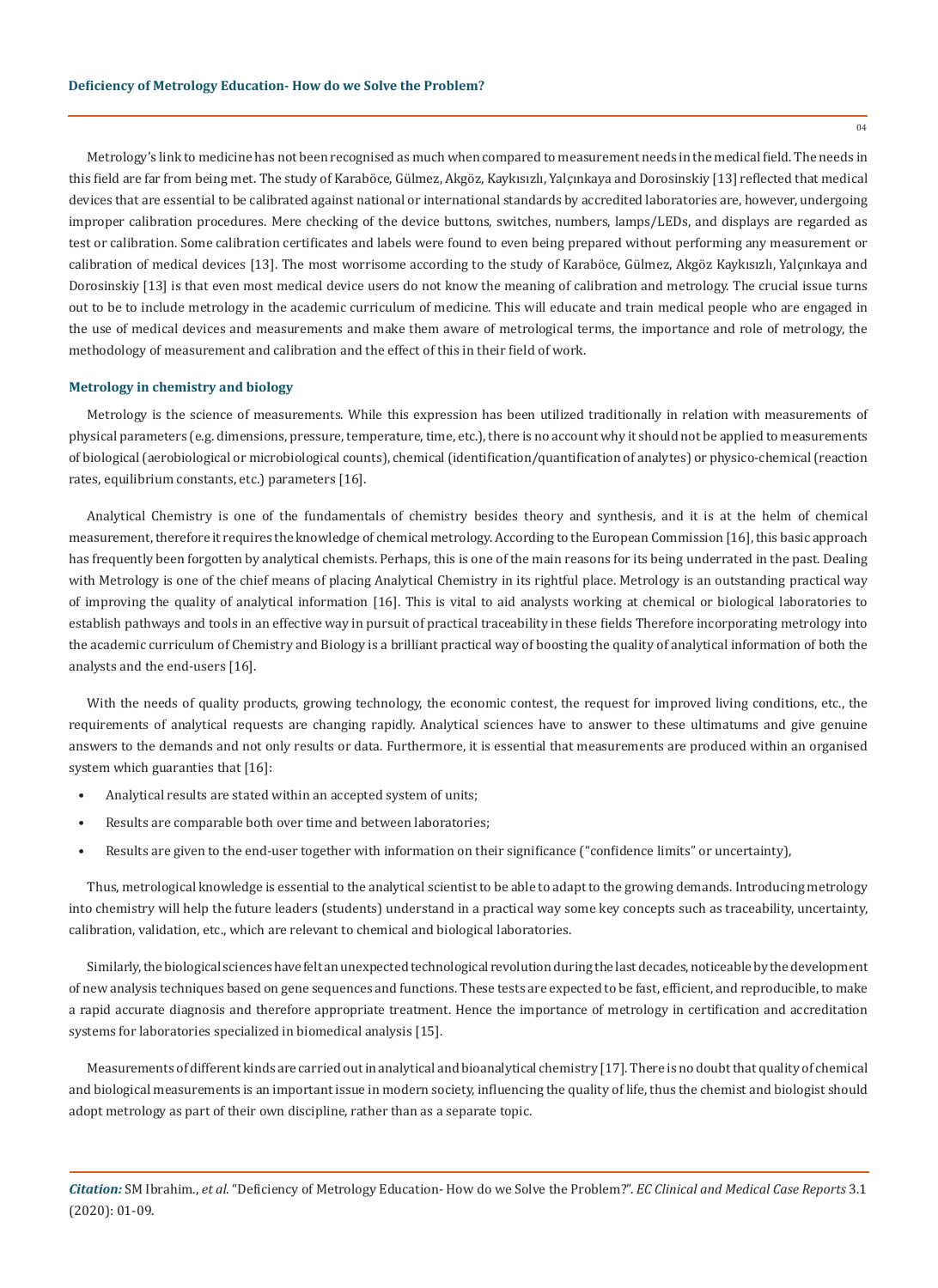It is therefore essential to link Metrology in Chemistry and Biology in educational institutions curricula.

## **Metrology in physics and engineering**

Although metrological methods are well recognized in the fields of Physics and Engineering in developed countries, in many domains (such as optical and pressure measurements, dimensional metrology, electrical measurements, time and frequency) the requirement for accuracy has increased by a factor of ten every ten to twenty years for the last fifty years. This trend has not stopped; on the contrary, it has accelerated as asserted in [6], this is the situation for time and frequency standards, which are the basis of space navigation and positioning systems. A different instance is the extremely stringent need for dimensional and mechanical metrology when subsystems designed for assembly are built in different factories, often in different countries, so as to guarantee the interfaces [6].

While metrology links in physics and engineering have been well recognized in developed countries, the reverse is the case in developing countries. Instances of knowledge of general metrology, flow metrology and legal metrology knowledge conducted in Nigeria presented by researchers [7] shown in figure 2 demonstrate that even engineering students totally lack understanding of the concepts of metrology.

Thus, the incorporation of metrology into physics and engineering academic curricula in universities will aid the formation of young persons to contribute efficiently to the design, realisation and support of sustainable projects with a scientific and/or technological content, for the benefit of the fast-evolving modern society. The programmes will help the students to become "critical, conscious and engaged engineering scientists in a spirit of liberal examination from a non-dogmatic and pluralistic vision towards society and the chosen engineering specialisation field, with emphasis on the sustainability of the solutions, ethics and awareness of the implications to the environment" [18].



 *Figure 2: Metrological Knowledge gap of the students [7].*

#### **Metrology in statistics**

Metrology is at present an unrecognized topic in statistics courses [19]. According to Castleton, Beyler, Genschel and Wilson [20], it is unprejudiced to state that the greater parts of students are unfamiliar with the idea of measurement error. A broad study conducted by Séré, Journeaux and Larcher [21] in exploring students' knowledge in getting measurements in the context of optics and electricity showed in the discoveries that, students often do not see a need for repeated measurements, and moreover, they did not generally being able to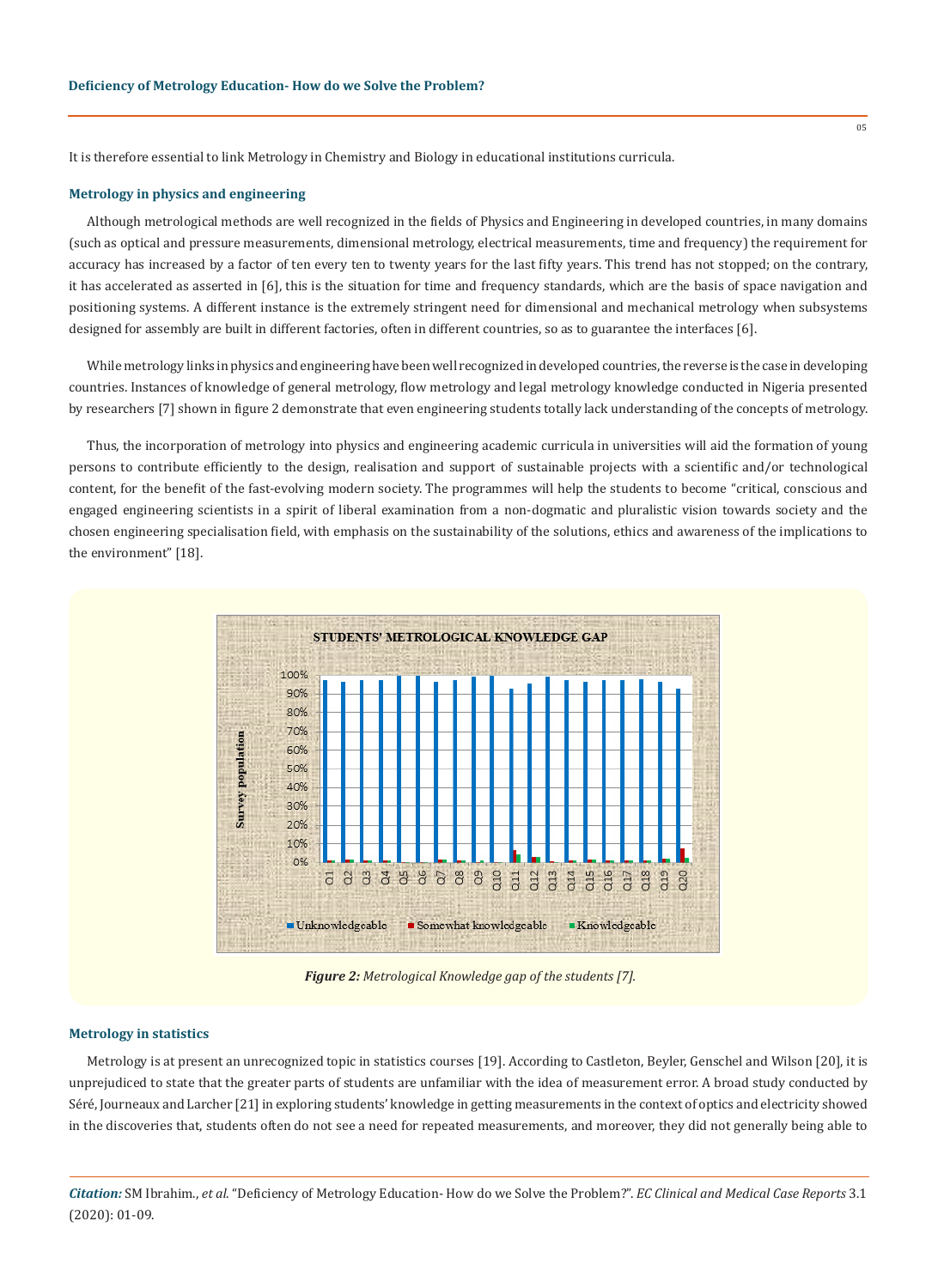distinguish between random and systematic error in data and frequently did not fully understand the objective of constructing confidence intervals. Instances of misunderstandings and misconceptions of measurement uncertainty (one of the key elements of metrology topics) among students based on the study of Lubben and Millar [22] are:

- "Measure once and this is the right value (sic)"
- "Unless you get a value different from what you expect, a measurement is correct (sic)"
- "Make a few trial measurements for practice, then take the measurement you want (sic)"
- "Repeat measurements till you get a recurring value. This is the correct measurement (sic)"
- "You need to take a mean of different measurements. Slightly vary the conditions to avoid getting the same results (sic)"
- "Take a mean of several measurements to take care of variation due to imprecise measuring. Quality of the results can be judged only by authority source (sic)"
- "Take a mean of several measurements. The spread of all the measurements indicates the quality of the Result (sic)"
- "The consistency of the set of measurements can be judged and anomalous (sic)".

Hence, metrology is an important topic that needed consideration in statistics courses. Familiarizing students to metrology concepts such as measurement error and measurement variability will assist the students in developing an understanding of the concept of variability in data and to illustrate how variation is at the heart of statistical reasoning and critical thinking. And, if students developed the knowledge of the existence of measurement variability, they have met one of the basic ideologies of comprehending variation: the veracity of variation in all data [20].

## **Introduce metrology into universities academic curriculum - Recommended topics**

The following metrology academic curriculum aims at the formation of young persons able to contribute efficiently to the realisation and support of sustainable projects within a scientific and/or technological context for the benefit of the fast evolving modern society. Introducing it into the curriculum implies that a student should be able to follow an academic educational program to guarantee measurement consistency and traceability at both national and international levels. An important task in introductory metrology courses is to help students develop an understanding of the concept of metrology.

Metrology is separated into three categories with different levels of complexity and accuracy: Scientific metrology deals with the organisation and development of measurement standards and with their maintenance (highest level). Industrial metrology has to ensure the adequate functioning of measurement instruments used in industry, in production and testing processes, for ensuring quality of life for citizens and for academic research. Legal metrology is concerned with measurements where this influence the transparency of economic transactions, particularly where there is a requirement for legal verification of the measuring instrument.

The elementary metrological topics which should at least be part of university academic curricula are:

- Definition of metrology
- Objective of metrology
- Measurement's impact some examples
- Metrology and quality assurance
- Measurement system/system of measurement
- Metrological units
- SI- The international system of units
- SI base units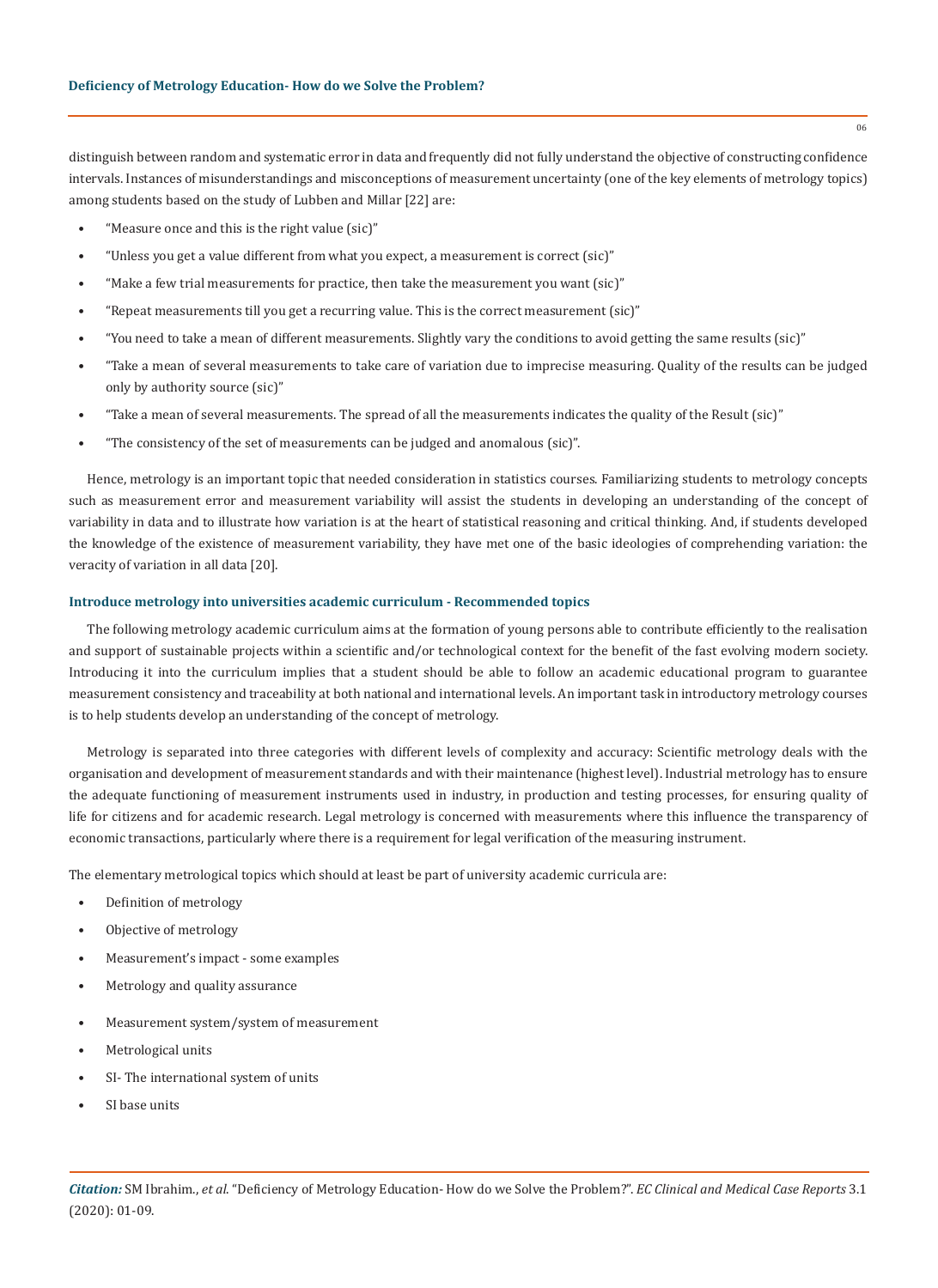- SI derived units
- Units outside the SI
- SI prefixes
- Writing of SI unit names and symbols
- Metrology vocabulary
- Information on metrology links
- Categories of metrology
- Industrial and scientific metrology
- Measurement standards
- Certified reference materials
- Traceability and calibration
- Reference procedures
- Precision and accuracy.
- Accuracy and cost.
- Sources of errors.
- Concept of Repeatability, Reproducibility, Sensitivity, Readability and Reliability
- Measurement uncertainty
- Testing, verification, and inspection
- Legal metrology
- Legislation for measuring instruments
- Enforcement responsibilities
- Measurement and testing in legislation
- Metrological organisation
- International metrological infrastructure
- European metrological infrastructure
- Americas metrological infrastructure
- Asia Pacific metrological infrastructure
- African metrological infrastructure

Scientific, industrial and legal metrology knowledge must be promoted and developed in order to keep pace with the needs of, medical, industry, commerce, and society - and remain relevant and useful. At the end of their programme, the students should be able to

- Explain the significance of a measurement;
- Explain the benefits of metrology;
- Restate basic concepts and general terms of metrology;
- Explain and apply metrological units;
- Describe the basic calibration concepts and put it into practice;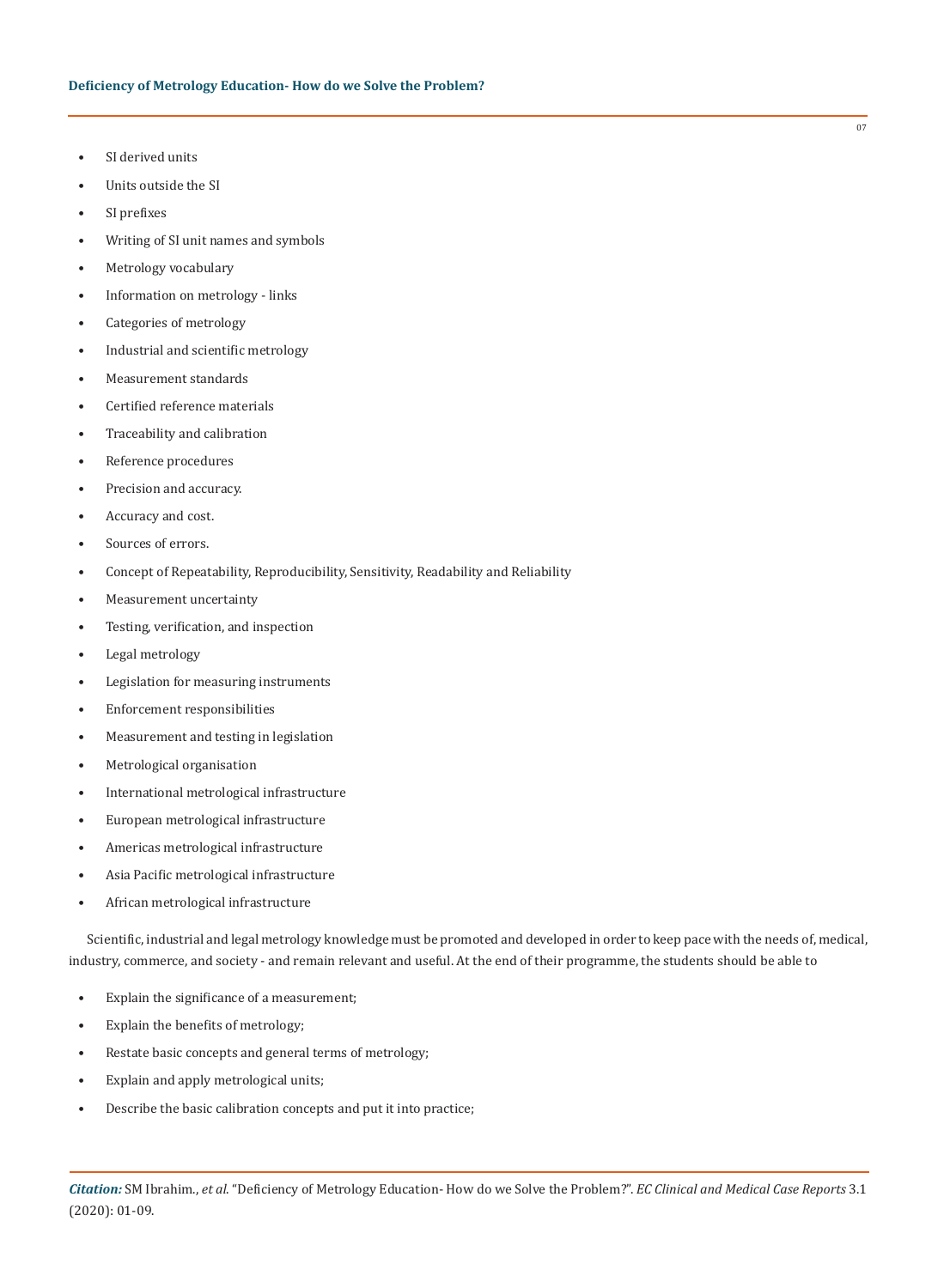- Explain the basic traceability concepts and put it into practice it;
- Distinguish between calibration, verification and inspection and put them into practice
- Differentiate between the concepts of repeatability, reproducibility, error, accuracy and uncertainty and put them into practice
- Describe measurements standards
- Analyse measurement uncertainties,
- Analyse and interpret results of measurements and put an end to the existing misconception that just measuring is enough.

No undergraduate course should go without these basic elements because the effects of this lack of knowledge already become apparent in advanced bachelor courses, during Master's level study and even in technical reports and papers. Admittedly, in most cases, the actual meaning can be deduced from the context, but nevertheless, it is wrong, and sometimes this carelessness may have serious consequences. Teachers have the duty to constantly alert students to such errors and stress the importance of accuracy with respect to reporting of experimental data. "What's learnt in the cradle lasts till the tomb".

## **Conclusion**

This paper portrays the weakness of metrology education in the academic curriculum of universities. The review shows many students and users of measurement devices did not know even the term metrology. Considering the significance of metrology across the spectrum, a key issue is the need to introduce metrology into university studies.

The elementary metrological topics should at least be part of university academic curricula and no undergraduate course should go without these basic elements.

# **Bibliography**

- 1. Joint Committee for Guides in Metrology. "International vocabulary of metrology Basic and general concepts and associated terms (VIM)". France: BIPM (2012).
- 2. [J Terriek. "Fundamental Metrology: Present State and Recent Progress in some Important Fields of Fundamental Metrology, and](https://iopscience.iop.org/article/10.1088/0026-1394/8/3/004)  [Functions of Consultative Committees of the International Committee of Weights and Measures".](https://iopscience.iop.org/article/10.1088/0026-1394/8/3/004) *The Leading International Journal [in Pure and Applied Metrology](https://iopscience.iop.org/article/10.1088/0026-1394/8/3/004)* 8 (1972): 99-108.
- 3. KH Ruhm. "What is Metrology? A Survey" (2009).
- 4. J Birch. "benefit of legal metrology for the economy and society". Australia: A study for the International Committee of Legal Metrology (2003): 13-41.
- 5. P Stein. "Measure for measure: The education of a Metrologist". ASQ (2001).
- 6. International Committee for Weights and Measures. "National and international needs relating to metrology: International collaborations and the role of the BIPM". CIPM, Paris (1998).
- 7. SM Ibrahim., *et al.* "Metrology Education Impediment in Developing Countries Considering the Case of Nigeria". In: The Canada International Conference on Education (CICE). Toronto: The Canada International Conference on Education 2 (2017).
- 8. T Vosk and AF Emery. "Forensic Metrology Scientific measurement and inference for Lawyers, Judges, and Criminalists". Boca Raton: CRC Press (2015).
- 9. Howarth P and Redgrave F. "Metrology In short" (3<sup>rd</sup> edition). Albertslund: EURAMET (2008).
- 10. T. Vosk. "Forensic Metrology A Primer for Lawyers and Judges" (2nd edition). Bothell: Theodore Wayne Vosk (2014).